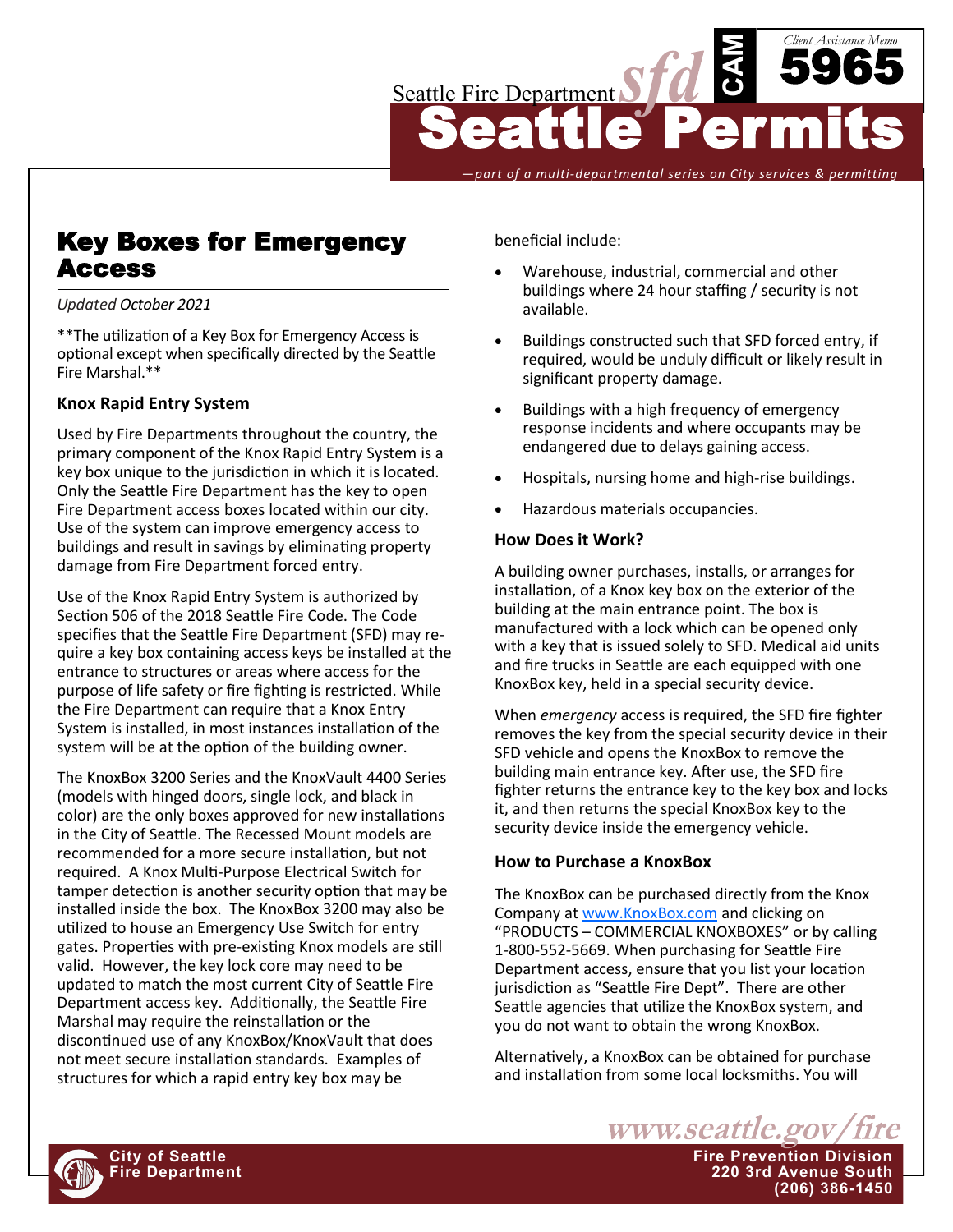need to check with your locksmith for availability of a "Seattle Fire Dept" KnoxBox and a price quote.

When ordering either from the Knox Company or from your locksmith, the KnoxBox 3200 Series is the primary box for use with SFD. The KnoxVault 4400 Series is also available for occupancies where large numbers of key sets are to be placed in the box. The KnoxBox 3200 Series and KnoxVault 4400 Series are the only boxes approved for new installations in the City of Seattle. All KnoxBox models will be single lock and in the color of black (unless a variance is approved in advance of purchase). A "Recessed Mount" model is highly recommended for a more secure installation, but not required. A Knox Tamper Switch is also available when ordering but not required in Seattle.

Upon purchase, the KnoxBox will be shipped directly from the manufacturer to the purchaser without its locking key core. The locking key core is simultaneously shipped to and remains in the possession of SFD until the KnoxBox installation has been inspected by SFD.

Properties with pre-existing Knox models may continue to use those models. However, the key lock core may need to be updated to match the most current SFD access key. Additionally, if boxes are not securely mounted, the Seattle Fire Marshal may require a building owner to discontinue using the box or to have the box properly reinstalled.

Employees of the Seattle Fire Department are not allowed to be involved with the direct sale or installation of the Knox Rapid Entry System or any Knox Company product.

## **Installation Instructions and Requirements**

All KnoxBox orders approved and completed through the Knox Company will receive SFD installation instructions. Installation instructions are provided for Hollow Core Walls, Concrete/Masonry Walls, and Post Mounting. If you purchase a KnoxBox from a local locksmith to install on your own and did not receive the SFD installation instructions, you can request them by email at [SFD\\_FMO\\_KnoxBox@Seattle.gov](mailto:SFD_FMO_KnoxBox@Seattle.gov) or calling the Seattle Fire Prevention Division at (206) 386-1450.

## **Installation Location**

The building owner is responsible for proper installation of the KnoxBox. It must be securely mounted on the building exterior or to a free-standing post at a general height of six feet to the top of the box, and within five feet of the primary SFD access point for the building, such as the addressed main door or metal gate post. Please follow the installation instructions precisely, and only do something that differs from the instructions after you receive preapproval from your SFD Fire Prevention Division Inspector.

# *Vehicle and Pedestrian Gates*

A KnoxBox may be installed with a multi-purpose electrical switch to control a powered gate. This switch is available from the Knox website in "PRODUCTS – ACCESSORIES". The gate switch allows Seattle Fire to automatically open the gate during emergency responses.

## **Scheduling a New Installation Inspection**

Once the box is installed, the purchaser should contact SFD to schedule an inspection. Our inspector will meet you at your building. Please request your inspection by emailing [SFD\\_FMO\\_KnoxBox@Seattle.gov.](mailto:SFD_FMO_KnoxBox@Seattle.gov) To prepare for the inspection, please ensure you have a copy of the key to access the building as well as keys to access life safety systems, if these are behind doors that cannot be unlocked by the exterior building key. Do not include keys that provide access to any individual dwellings. During the inspection, our inspector will observe the KnoxBox installation, and if it has been installed appropriately, the inspector will place the building foyer key in the box. The inspector will install the locking key core and secure the building access key(s). The KnoxBox is intended to contain access keys to enter the building and to access the life safety systems.

After the inspection, the purchaser completes an Inspection Agreement which authorizes the Seattle Fire Department to invoice an inspection fee of \$286 (current as of 2019) per box. This fee offsets costs for box inspection, installing the lock core, future trips to remove or add keys, and administrative services for handling and administering the Knox program. While the Knox Rapid Entry System is the only emergency access key box approved by City of Seattle, it is still optional to have an emergency access key box unless directed by the Fire Marshal.

# **Updating Building Keys in the Future**

If your building is rekeyed or if you have other reason to modify the key for the exterior lock that provides access to your building, or any other key that is required to access fire protection systems in the building, please contact us at [SFD\\_FMO\\_KnoxBox@Seattle.gov](mailto:SFD_FMO_KnoxBox@Seattle.gov) so we can arrange a time to come out and "swap out" the keys. We will record your government issued identification before returning the key to you, and will also require you to demonstrate that you have a copy of a key in your possession that opens the locked door. There is no cost for this service.

# **Status of Key Boxes Other Than the KnoxBox**

When a building owner has voluntarily provided a key box and the box is not a KnoxBox/KnoxVault, the owner

**LEGAL DISCLAIMER:** *This Client Assistance Memo (CAM) should not be used as a substitute for codes and regulations. Individuals are responsible for compliance with all code and rule requirements, whether or not described in this CAM.*